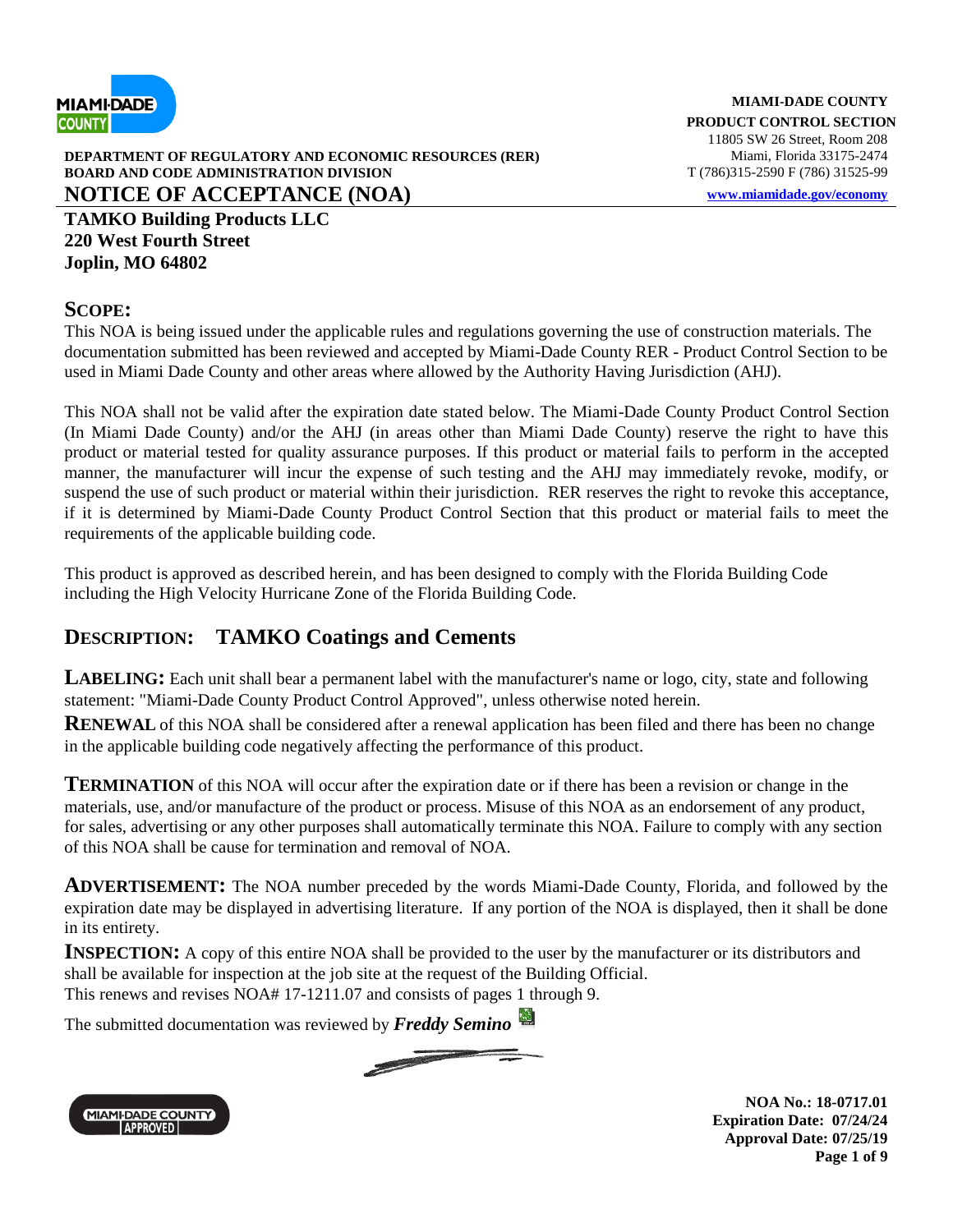### **ROOFING SYSTEM APPROVAL**

| Category:                   | Roofing                   |
|-----------------------------|---------------------------|
| <b>Sub-Category:</b>        | Cements and Coatings      |
| <b>Fire Classification:</b> | See General Limitation #1 |

### **SCOPE:**

This approves "**TAMKO Coatings and Cements**" as a roof maintenance coating, as described in this Notice of Acceptance, designed to comply with the Florida Building Code and the High Velocity Hurricanes Zone

## **MANUFACTURING LOCATION**

- 1. Green Cove Springs, FL<br>2. Columbus, KS.
- **2.** Columbus, KS.

#### **EVIDENCE SUBMITTED**

| <b>Test Agency</b>            | <b>Test Identifier</b> | <b>Test Name/Report</b> | <b>Date</b> |
|-------------------------------|------------------------|-------------------------|-------------|
| PRI Asphalt Technologies Inc. | TAP-327-02-02          | ASTM D4586              | 04/07/16    |
|                               | TAP-332-02-02          | ASTM D4586 and D3409    | 04/07/16    |
|                               | TAP-403-02-01          | <b>ASTM D41</b>         | 07/10/18    |
|                               | TAP-410-02-01          | ASTM D2824              | 04/27/18    |
|                               | TAP-408-02-01          | ASTM D2824              | 04/27/18    |
|                               | TAP-407-02-01          | ASTM D2824              | 04/27/18    |
|                               | TAP-412-02-01          | ASTM D3019              | 03/30/18    |
|                               | TAP-402-02-01          | ASTM D3019              | 03/30/18    |
|                               | TAP-414-02-01          | ASTM D4586 and D3409    | 03/30/18    |
|                               | TAP-416-02-01          | ASTM D4586 and D3409    | 03/30/18    |
|                               | TAP-413-02-01          | ASTM D4586 and D3409    | 03/30/18    |
|                               | TAP-368-02-01          | ASTM D4586 and D3409    | 11/29/16    |
|                               | TAP-409-02-02          | ASTM D4479              | 05/22/19    |
|                               | TAP-479-02-01          | ASTM D1227              | 04/25/19    |
|                               | TAP-326-02-01          | ASTM D1227              | 12/14/15    |
|                               | TAP-331-02-01          | ASTM D4586              | 12/14/15    |
|                               | TAP-325-02-01          | <b>ASTM D41</b>         | 05/09/16    |
|                               | TAP-328-02-01          | ASTM D3019              | 01/08/16    |
|                               | TAP-360-02-01          | ASTM D4479              | 06/08/16    |
|                               | TAP-477-02-01          | ASTM D4586              | 04/25/19    |
|                               | TAP-478-02-01          | ASTM D4586              | 04/25/19    |
|                               |                        |                         |             |

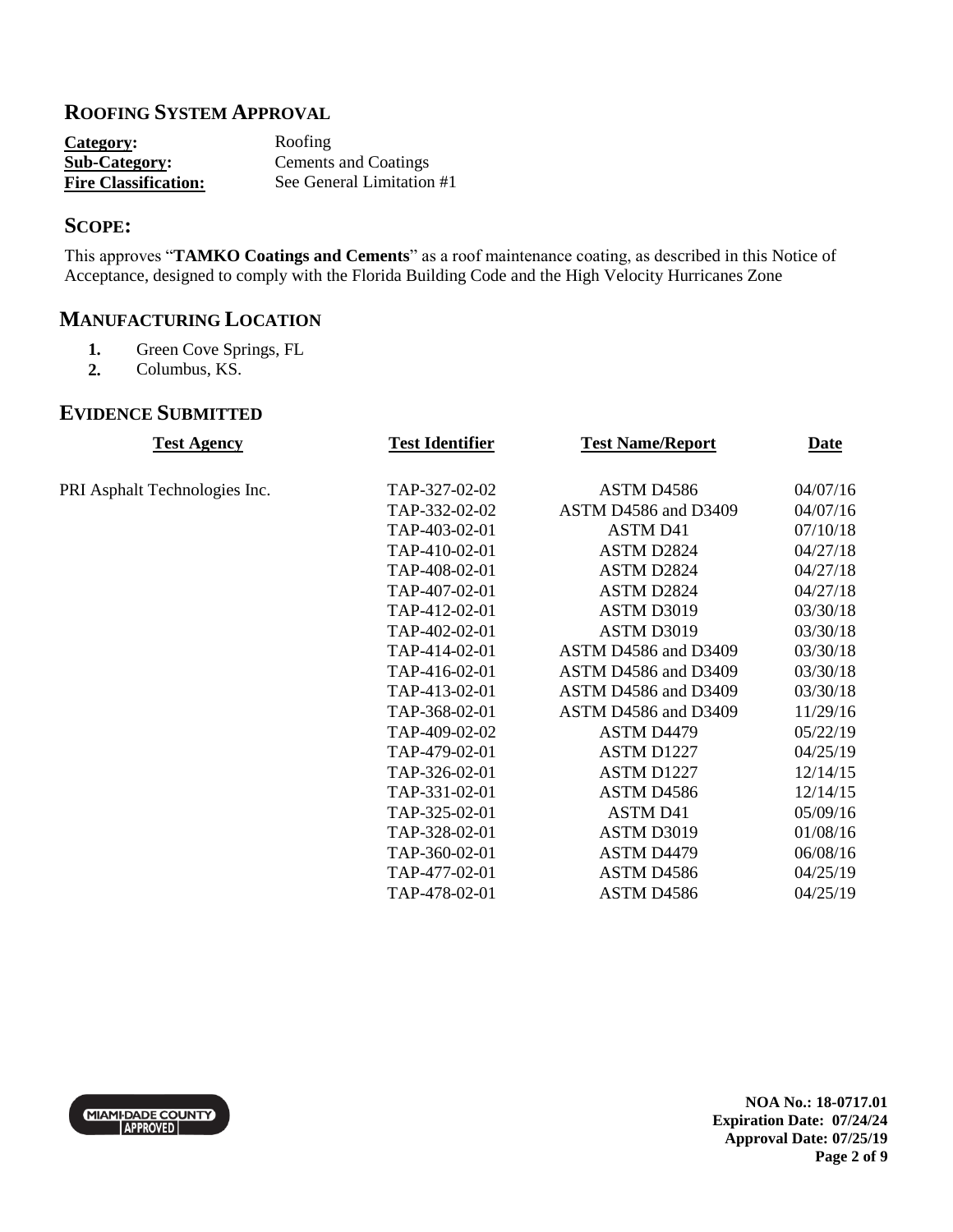## **PHYSICAL PROPERTIES OF COMPONENTS**

| <b>Trade names:</b>                      | <b>Tam-Pro Q-15 Elastomeric Flashing Cement</b>                                                                                                                                                                                                                                                                                                                      |
|------------------------------------------|----------------------------------------------------------------------------------------------------------------------------------------------------------------------------------------------------------------------------------------------------------------------------------------------------------------------------------------------------------------------|
| <b>Thickness:</b>                        | See Systems Approvals Below                                                                                                                                                                                                                                                                                                                                          |
| <b>Specifications:</b>                   | ASTM D-4586, Type I                                                                                                                                                                                                                                                                                                                                                  |
| <b>Description:</b>                      | A smooth trowel grade modified asphalt based mastic used in the construction of fiberglass or<br>organic built-up; roofing. Generally applied in thickness of $1/8$ ", it may also be used for<br>repairs or in conjunction with cotton or fiberglass reinforcing mesh.                                                                                              |
| <b>Container Size:</b>                   | Approximately 3, 5 gallons, contents may vary. Note all cautions on container label.                                                                                                                                                                                                                                                                                 |
| <b>Systems Approvals:</b>                | Methods of application and quantities shall comply specific Roof Assembly, Product Control<br>Notice of Acceptance.                                                                                                                                                                                                                                                  |
| <b>Manufacturing</b><br><b>Location:</b> | #1                                                                                                                                                                                                                                                                                                                                                                   |
| <b>Trade names:</b>                      | Tam-Pro Q-10 Flashing Cement (Wet/Dry Formula)                                                                                                                                                                                                                                                                                                                       |
| <b>Thickness:</b>                        | See Systems Approvals Below                                                                                                                                                                                                                                                                                                                                          |
| <b>Specifications:</b>                   | ASTM D-4586, Type I                                                                                                                                                                                                                                                                                                                                                  |
| <b>Description:</b>                      | A smooth trowel grade asphalt based mastic used in the construction of fiberglass or organic<br>built-up; roofing. Generally applied in thickness of 1/8", it may also be used for repairs or in<br>conjunction with cotton or fiberglass reinforcing mesh. Ideal for flashing construction and<br>other detail roofing work such as tie-offs or shingle securement. |
| <b>Container Size:</b>                   | Approximately 5 gallons, contents may vary. Note all cautions on container label.                                                                                                                                                                                                                                                                                    |
| <b>Systems Approvals:</b>                | Methods of application and quantities shall comply specific Roof Assembly, Product Control<br>Notice of Acceptance.                                                                                                                                                                                                                                                  |
| <b>Manufacturing</b><br><b>Location:</b> | #1                                                                                                                                                                                                                                                                                                                                                                   |
| <b>Trade names:</b>                      | <b>Tam-Pro Q-5 Heavy Bodied Flashing Cement</b>                                                                                                                                                                                                                                                                                                                      |
| <b>Thickness:</b>                        | See Systems Approvals Below                                                                                                                                                                                                                                                                                                                                          |
| <b>Specifications:</b>                   | ASTM D-4586, Type I                                                                                                                                                                                                                                                                                                                                                  |
| <b>Description:</b>                      | A thick smooth trowel grade asphalt based cement used in the construction of fiberglass or<br>organic built-up roofing. Generally applied in 1/8" thickness, it may also be used for repairs<br>or in conjunction with cotton or fiberglass reinforcing mesh.                                                                                                        |
| <b>Container Size:</b>                   | Approximately 3, 5 gallons, contents may vary. Note all cautions on container label.                                                                                                                                                                                                                                                                                 |
| <b>Systems Approvals:</b>                | Methods of application and quantities shall comply specific Roof Assembly, Product Control<br>Notice of Acceptance.                                                                                                                                                                                                                                                  |
| <b>Manufacturing</b><br><b>Location:</b> | #1                                                                                                                                                                                                                                                                                                                                                                   |



**NOA No.: 18-0717.01 Expiration Date: 07/24/24 Approval Date: 07/25/19 Page 3 of 9**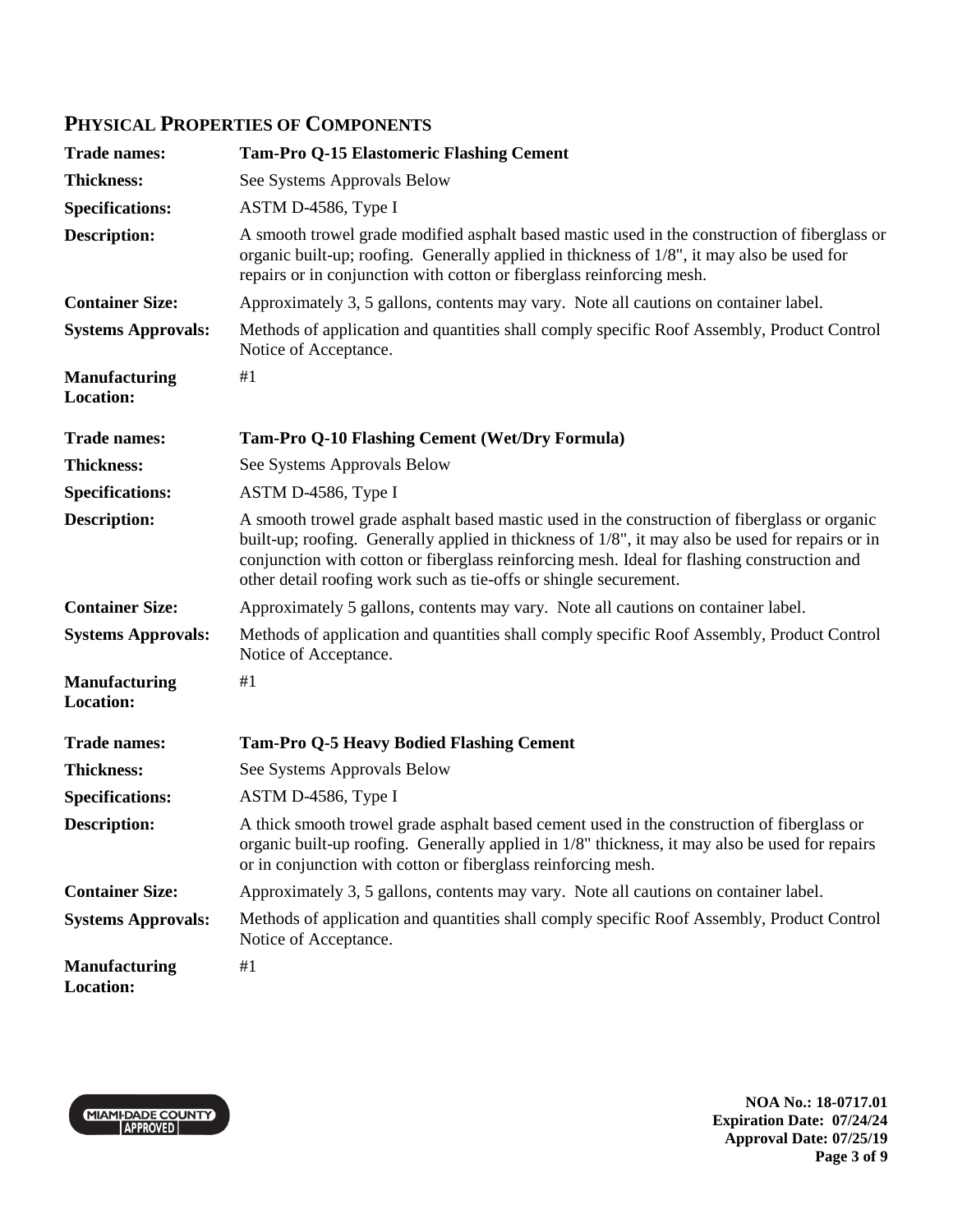| <b>Trade names:</b>                      | <b>Tam-Pro 808 Cold Application Cement</b>                                                                                                                                                                                                                                                                                                                                                                         |
|------------------------------------------|--------------------------------------------------------------------------------------------------------------------------------------------------------------------------------------------------------------------------------------------------------------------------------------------------------------------------------------------------------------------------------------------------------------------|
| <b>Thickness:</b>                        | See Systems Approvals Below                                                                                                                                                                                                                                                                                                                                                                                        |
| <b>Specifications:</b>                   | ASTM D-3019 Type III                                                                                                                                                                                                                                                                                                                                                                                               |
| <b>Description:</b>                      | A brushable grade asphalt cement for use as blind nail or lap cement when used with 90#<br>MSR or selvage roofing.                                                                                                                                                                                                                                                                                                 |
| <b>Container Size:</b>                   | Approximately 5 gallons, contents may vary. Note cautions on container label.                                                                                                                                                                                                                                                                                                                                      |
| <b>Systems Approvals:</b>                | Methods of application and quantities shall comply specific Roof Assembly, Product Control<br>Notice of Acceptance.                                                                                                                                                                                                                                                                                                |
| <b>Manufacturing</b><br><b>Location:</b> | #1                                                                                                                                                                                                                                                                                                                                                                                                                 |
| <b>Trade names:</b>                      | <b>Tam-Pro 856 CPA Premium SBS Adhesive or Premium SBS Adhesive</b>                                                                                                                                                                                                                                                                                                                                                |
| <b>Thickness:</b>                        | See Systems Approvals Below                                                                                                                                                                                                                                                                                                                                                                                        |
| <b>Specifications:</b>                   | ASTM D 3019 Type III                                                                                                                                                                                                                                                                                                                                                                                               |
| <b>Description:</b>                      | A brush, squeegee or spray grade SBS modified asphalt adhesive for use in adhering SBS<br>modified bitumen roofing membranes. Apply evenly at a rate of 1 to 1 1/2 gal/100 sq. ft.<br>Application rates in excess of these parameters may cause membrane softening, blistering or<br>granule loss. Note: Not for use with APP modified bitumen membranes or membranes<br>having a plastic or polyethylene backing. |
| <b>Container Size:</b>                   | Approximately 5 gallons, contents may vary. Note cautions on container label.                                                                                                                                                                                                                                                                                                                                      |
| <b>Systems Approvals:</b>                | Methods of application and quantities shall comply specific Roof Assembly, Product Control<br>Notice of Acceptance.                                                                                                                                                                                                                                                                                                |
| <b>Manufacturing</b><br><b>Location:</b> | #1                                                                                                                                                                                                                                                                                                                                                                                                                 |
| <b>Trade names:</b>                      | Tam-Pro Q-20 CPA Premium SBS Flashing Cement or Premium SBS Flashing Cement<br><b>Tube</b>                                                                                                                                                                                                                                                                                                                         |
| <b>Thickness:</b>                        | See Systems Approvals Below                                                                                                                                                                                                                                                                                                                                                                                        |
| <b>Specifications:</b>                   | ASTM-D4586, Type I                                                                                                                                                                                                                                                                                                                                                                                                 |
| Description:                             | A smooth trowel grade SBS modified asphalt mastic for use in vertical flashing details of<br>SBS modified bitumen membranes roof systems. Apply at a nominal thickness of 1/8" per<br>SBS membrane manufacturers' recommendations and published flashing details. Note: Not<br>for use with APP modified bitumen membranes or membranes having a plastic or<br>polyethylene backing.                               |
| <b>Container Size:</b>                   | Approximately 10.5 oz. Cartriges, 3 or 5 gallons, contents may vary. Note cautions on<br>container label.                                                                                                                                                                                                                                                                                                          |
| <b>Systems Approvals:</b>                | Methods of application and quantities shall comply specific Roof Assembly, Product Control<br>Notice of Acceptance.                                                                                                                                                                                                                                                                                                |
| <b>Manufacturing</b><br><b>Location:</b> | #1                                                                                                                                                                                                                                                                                                                                                                                                                 |



**NOA No.: 18-0717.01 Expiration Date: 07/24/24 Approval Date: 07/25/19 Page 4 of 9**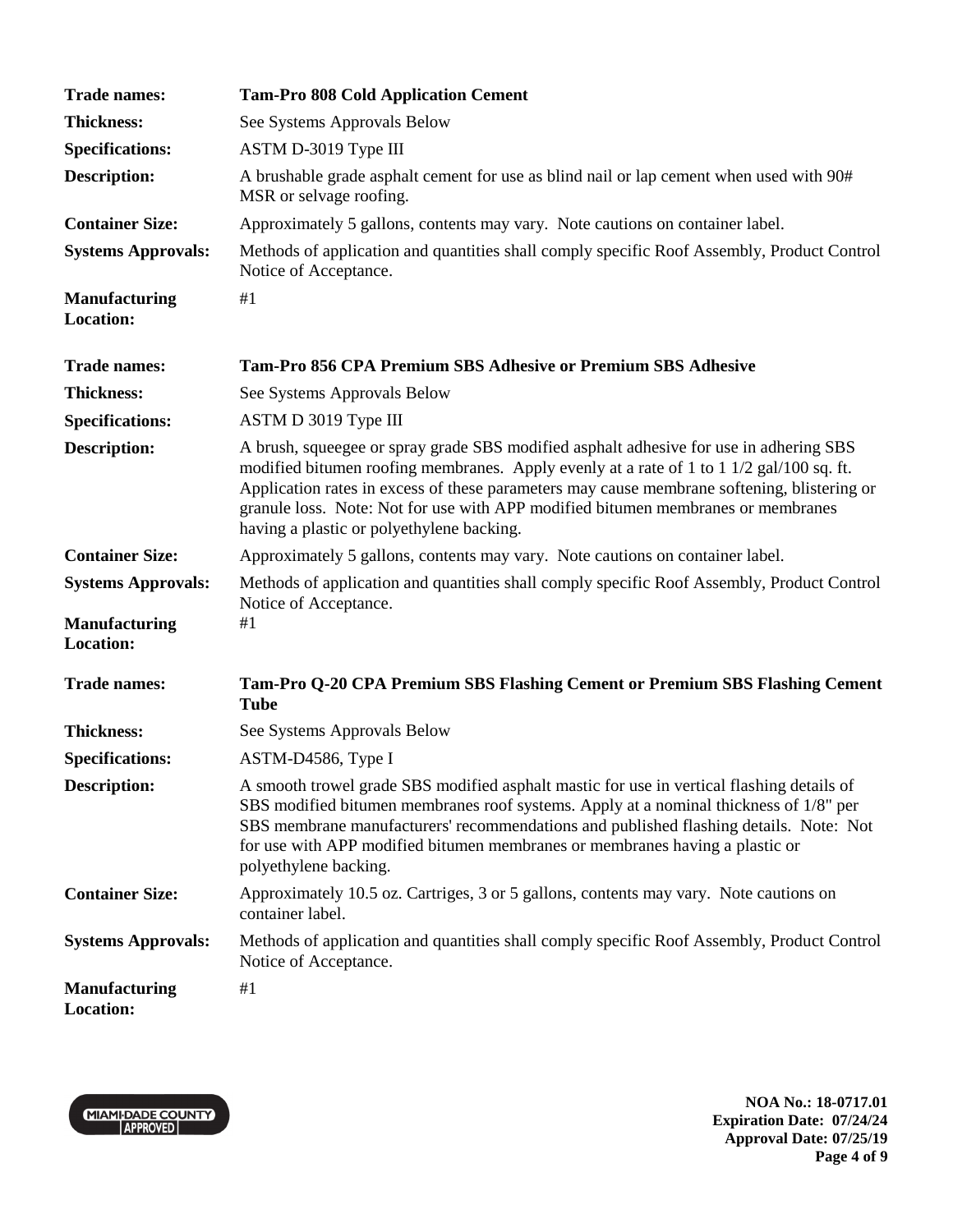| <b>Trade names:</b>                      | <b>Tam-Pro 829 Fibered Roof Coating</b>                                                                                                                                                                                                                                                                                                                        |
|------------------------------------------|----------------------------------------------------------------------------------------------------------------------------------------------------------------------------------------------------------------------------------------------------------------------------------------------------------------------------------------------------------------|
| <b>Thickness:</b>                        | See Systems Approvals Below                                                                                                                                                                                                                                                                                                                                    |
| <b>Specifications:</b>                   | ASTM D 4479                                                                                                                                                                                                                                                                                                                                                    |
| <b>Description:</b>                      | A brush grade asphalt based coating used to protect or prolong the life of asphalt or metal<br>roofing. Application rate depends on porosity of surface. Consult manufacturer.                                                                                                                                                                                 |
| <b>Container Size:</b>                   | Approximately 5 gallons, contents may vary. Note cautions on container labels.                                                                                                                                                                                                                                                                                 |
| <b>Systems Approvals:</b>                | Methods of application and quantities shall comply specific Roof Assembly, Product Control<br>Notice of Acceptance.                                                                                                                                                                                                                                            |
| <b>Manufacturing</b><br><b>Location:</b> | #1                                                                                                                                                                                                                                                                                                                                                             |
| <b>Trade names:</b>                      | <b>Tam-Pro 801 Plastic Roof Cement</b>                                                                                                                                                                                                                                                                                                                         |
| <b>Thickness:</b>                        | See Systems Approvals Below                                                                                                                                                                                                                                                                                                                                    |
| <b>Specifications:</b>                   | ASTM D-4586, Type I<br>Asbestos Free                                                                                                                                                                                                                                                                                                                           |
| <b>Description:</b>                      | Multipurpose trowelable asphalt based cement used in new flat roof or reroof construction to<br>"tie off", edge strips, gravel guards, etc. Used in shingle application to seal edges or seal<br>down shingles.                                                                                                                                                |
| <b>Container Size:</b>                   | Approximately 5 gallons, contents may vary. Note all cautions on container label.                                                                                                                                                                                                                                                                              |
| <b>Systems Approvals:</b>                | Methods of application and quantities shall comply specific Roof Assembly, Product Control<br>Notice of Acceptance.                                                                                                                                                                                                                                            |
| <b>Manufacturing</b><br><b>Location:</b> | #1                                                                                                                                                                                                                                                                                                                                                             |
| <b>Trade names:</b>                      | <b>Tam-Pro 846 Fibered Emulsion Coating</b>                                                                                                                                                                                                                                                                                                                    |
| <b>Thickness:</b>                        | See Systems Approvals Below                                                                                                                                                                                                                                                                                                                                    |
| <b>Specifications:</b>                   | ASTM D-1227 Type II                                                                                                                                                                                                                                                                                                                                            |
| <b>Description:</b>                      | A brush or spray grade water/asphalt emulsion combined with bentonite clays and fibers.<br>Provides a protective coating over asphalt roofs at the application rate of 3 to 4 gal/100 sq. ft<br>May also be used as a surface coat prior to applying aluminum roof coating. For surfacing<br>apply at a rate of $1 \frac{1}{2}$ to $2 \frac{gal}{100}$ sq. ft. |
| <b>Container Size:</b>                   | Approximately 5 gallons, contents may vary. Note all cautions on container label.                                                                                                                                                                                                                                                                              |
| <b>Systems Approvals:</b>                | Methods of application and quantities shall comply specific Roof Assembly, Product Control<br>Notice of Acceptance.                                                                                                                                                                                                                                            |
| <b>Manufacturing</b><br><b>Location:</b> | #2                                                                                                                                                                                                                                                                                                                                                             |



**NOA No.: 18-0717.01 Expiration Date: 07/24/24 Approval Date: 07/25/19 Page 5 of 9**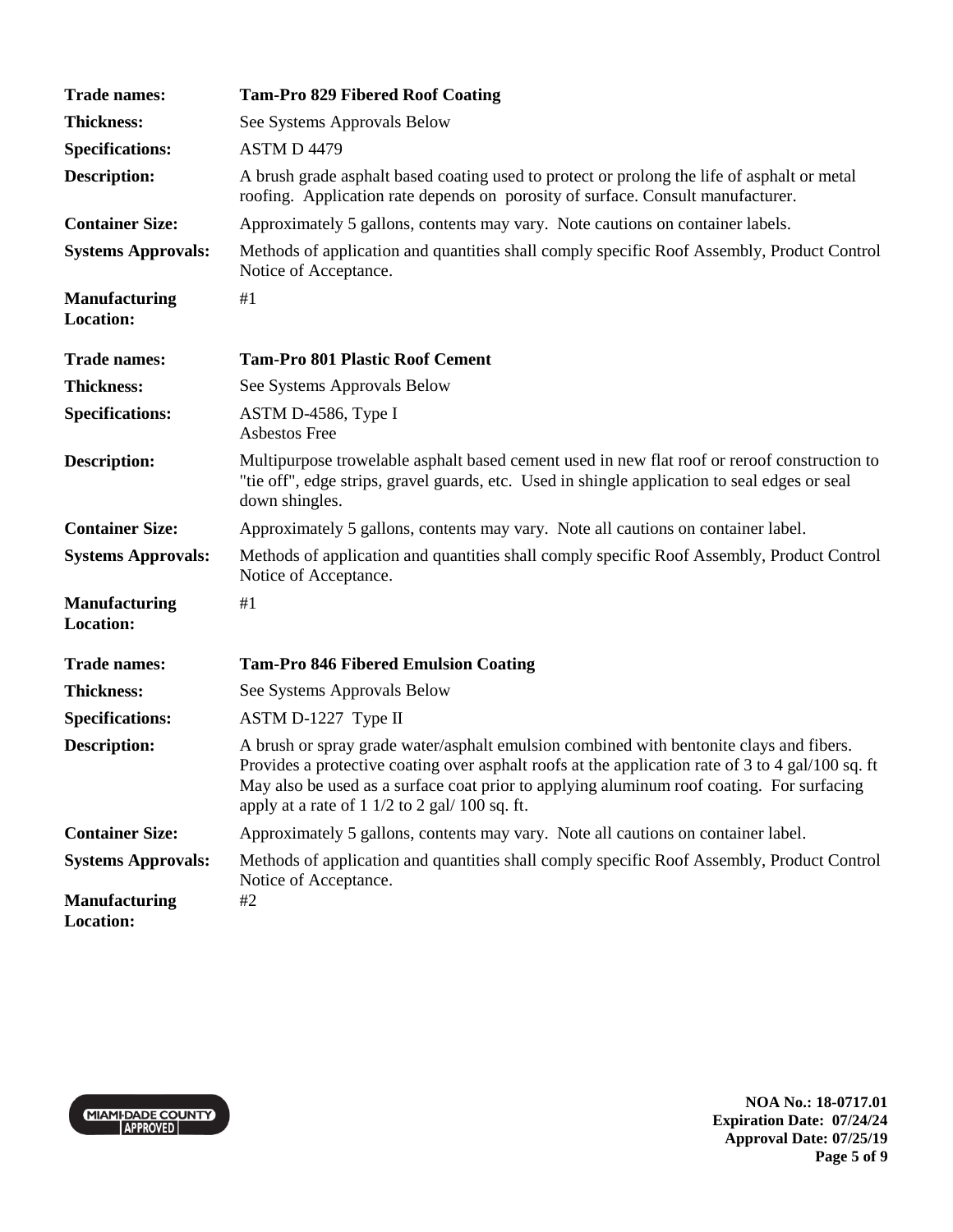| <b>Trade names:</b>                      | Tam-Pro 854 Fibered Aluminum Roof Coating 1.5#<br>Tam-Pro 840 Fibered Aluminum Roof Coating 2#<br>Tam-Pro 841 Fibered Aluminum Roof Coating 3#                                                                                                                                                     |
|------------------------------------------|----------------------------------------------------------------------------------------------------------------------------------------------------------------------------------------------------------------------------------------------------------------------------------------------------|
| <b>Thickness:</b>                        | See Systems Approvals Below                                                                                                                                                                                                                                                                        |
| <b>Specifications:</b>                   | ASTM D-2824 Type III<br>Asbestos Free                                                                                                                                                                                                                                                              |
| <b>Description:</b>                      | A brush or spray grade asphalt surfacing material containing aluminum pigment to provide<br>weathering protection over Built-Up, metal or mobile home roof systems. Apply at the rate of<br>1 to 2 gall/100 sq. ft.                                                                                |
| <b>Container Size:</b>                   | Approximately 5 gallons, contents may vary. Note cautions on container label.                                                                                                                                                                                                                      |
| <b>Systems Approvals:</b>                | Methods of application and quantities shall comply specific Roof Assembly, Product Control<br>Notice of Acceptance.                                                                                                                                                                                |
| <b>Manufacturing</b><br><b>Location:</b> | #1                                                                                                                                                                                                                                                                                                 |
| <b>Trade names:</b>                      | Tam-Pro 803 Wet or Dry Surface Plastic Roof Cement                                                                                                                                                                                                                                                 |
| <b>Thickness:</b>                        | See Systems Approvals Below                                                                                                                                                                                                                                                                        |
| <b>Specifications:</b>                   | ASTM D 4586, Type I<br><b>Asbestos Free</b>                                                                                                                                                                                                                                                        |
| Description:                             | A thick trowel grade asphalt based cement containing additives to enhance bonding to wet<br>surfaces. Used primarily as a repair medium on wet or damp roofs or as a plastic cement in<br>new or reroof construction.                                                                              |
| <b>Container Size:</b>                   | 3 or 5 gallons, contents may vary. Note cautions on container label.                                                                                                                                                                                                                               |
| <b>Systems Approvals:</b>                | Methods of application and quantities shall comply specific Roof Assembly, Product Control<br>Notice of Acceptance.                                                                                                                                                                                |
| <b>Manufacturing</b><br><b>Location:</b> | #1                                                                                                                                                                                                                                                                                                 |
| <b>Trade names:</b>                      | <b>Tam-Pro 813 Quick Dry Asphalt Primer</b>                                                                                                                                                                                                                                                        |
|                                          | <b>Tam-Pro 814 Low VOC Asphalt Primer</b>                                                                                                                                                                                                                                                          |
| <b>Thickness:</b>                        | See Systems Approvals Below                                                                                                                                                                                                                                                                        |
| <b>Specifications:</b>                   | <b>ASTMD41</b>                                                                                                                                                                                                                                                                                     |
| Description:                             | A brush grade, asbestos free, asphalt based material used to prepare concrete, masonry, metal<br>and other surfaces to receive hot or cold asphalt materials used to adhere roof membranes.<br>Apply with brush or spray. Application rate varies depending upon surface. Consult<br>manufacturer. |
| <b>Container Size:</b>                   | 1 or 5 gallons, contents may vary. Note all cautions on container label.                                                                                                                                                                                                                           |
| <b>Systems Approvals:</b>                | Methods of application and quantities shall comply specific Roof Assembly, Product Control<br>Notice of Acceptance.                                                                                                                                                                                |
| <b>Manufacturing</b><br><b>Location:</b> | #1                                                                                                                                                                                                                                                                                                 |



**NOA No.: 18-0717.01 Expiration Date: 07/24/24 Approval Date: 07/25/19 Page 6 of 9**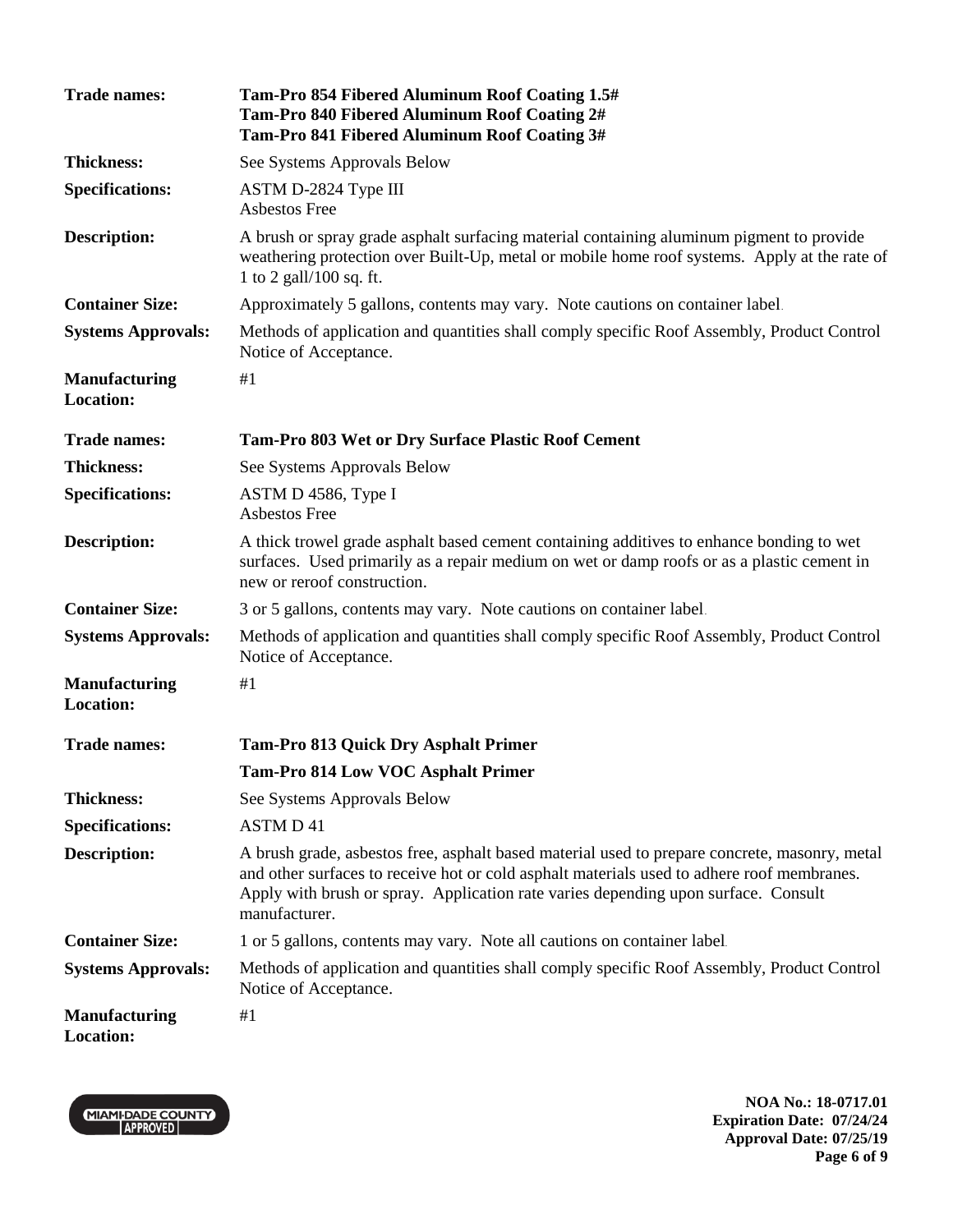| <b>Trade names:</b>                      | <b>Tam-Pro 845 Non-Fibered Emulsion Coating</b>                                                                                                                                                                                                                                                 |
|------------------------------------------|-------------------------------------------------------------------------------------------------------------------------------------------------------------------------------------------------------------------------------------------------------------------------------------------------|
| <b>Thickness:</b>                        | See Systems Approvals Below                                                                                                                                                                                                                                                                     |
| <b>Specifications:</b>                   | ASTM D-1227 Type III, Class 1                                                                                                                                                                                                                                                                   |
| <b>Description:</b>                      | A brush or spray grade water/asphalt emulsion. Provides a protective coating over asphalt<br>roofs at the application rate of 3 to 4 gal/100 sq. ft May also be used as a surface coat prior to<br>applying aluminum roof coating. For surfacing apply at a rate of 1 1/2 to 2 gal/ 100 sq. ft. |
| <b>Container Size:</b>                   | Approximately 5 gallons, contents may vary. Note all cautions on container label.                                                                                                                                                                                                               |
| <b>Systems Approvals:</b>                | Methods of application and quantities shall comply specific Roof Assembly, Product Control<br>Notice of Acceptance.                                                                                                                                                                             |
| <b>Manufacturing</b><br><b>Location:</b> | #2                                                                                                                                                                                                                                                                                              |
| <b>Trade names:</b>                      | <b>TAMKO Cold Method and Lap Cement</b>                                                                                                                                                                                                                                                         |
| <b>Thickness:</b>                        | See Systems Approvals Below                                                                                                                                                                                                                                                                     |
| <b>Specifications:</b>                   | ASTM D3019, Type III                                                                                                                                                                                                                                                                            |
| <b>Description:</b>                      | A semi-mastic brush grade material formulated as an adhesive between smooth or mineral<br>surfaced roll roofing and laps for cold applied built-up roofing applications.                                                                                                                        |
| <b>Container Size:</b>                   | Approximately 5 gallons, contents may vary. Note all cautions on container label.                                                                                                                                                                                                               |
| <b>Systems Approvals:</b>                | Methods of application and quantities shall comply specific Roof Assembly, Product Control<br>Notice of Acceptance.                                                                                                                                                                             |
| <b>Manufacturing</b><br><b>Location:</b> | #1                                                                                                                                                                                                                                                                                              |
| <b>Trade names:</b>                      | <b>TAMKO Fibered Roof and Foundation Coating</b>                                                                                                                                                                                                                                                |
| <b>Thickness:</b>                        | See Systems Approvals Below                                                                                                                                                                                                                                                                     |
| <b>Specifications:</b>                   | ASTM D3019, Type III                                                                                                                                                                                                                                                                            |
| <b>Description:</b>                      | A semi-mastic material consiting of select asphalt, mineral stabilizers, petroleum solvents and<br>special fibers. Primarily used on all type of low sloped roof surfaces with the excetption of<br>colat tar based roofing.                                                                    |
| <b>Container Size:</b>                   | Approximately 5 gallons, contents may vary. Note all cautions on container label.                                                                                                                                                                                                               |
| <b>Systems Approvals:</b>                | Methods of application and quantities shall comply specific Roof Assembly, Product Control<br>Notice of Acceptance.                                                                                                                                                                             |
| <b>Manufacturing</b><br><b>Location:</b> | #1                                                                                                                                                                                                                                                                                              |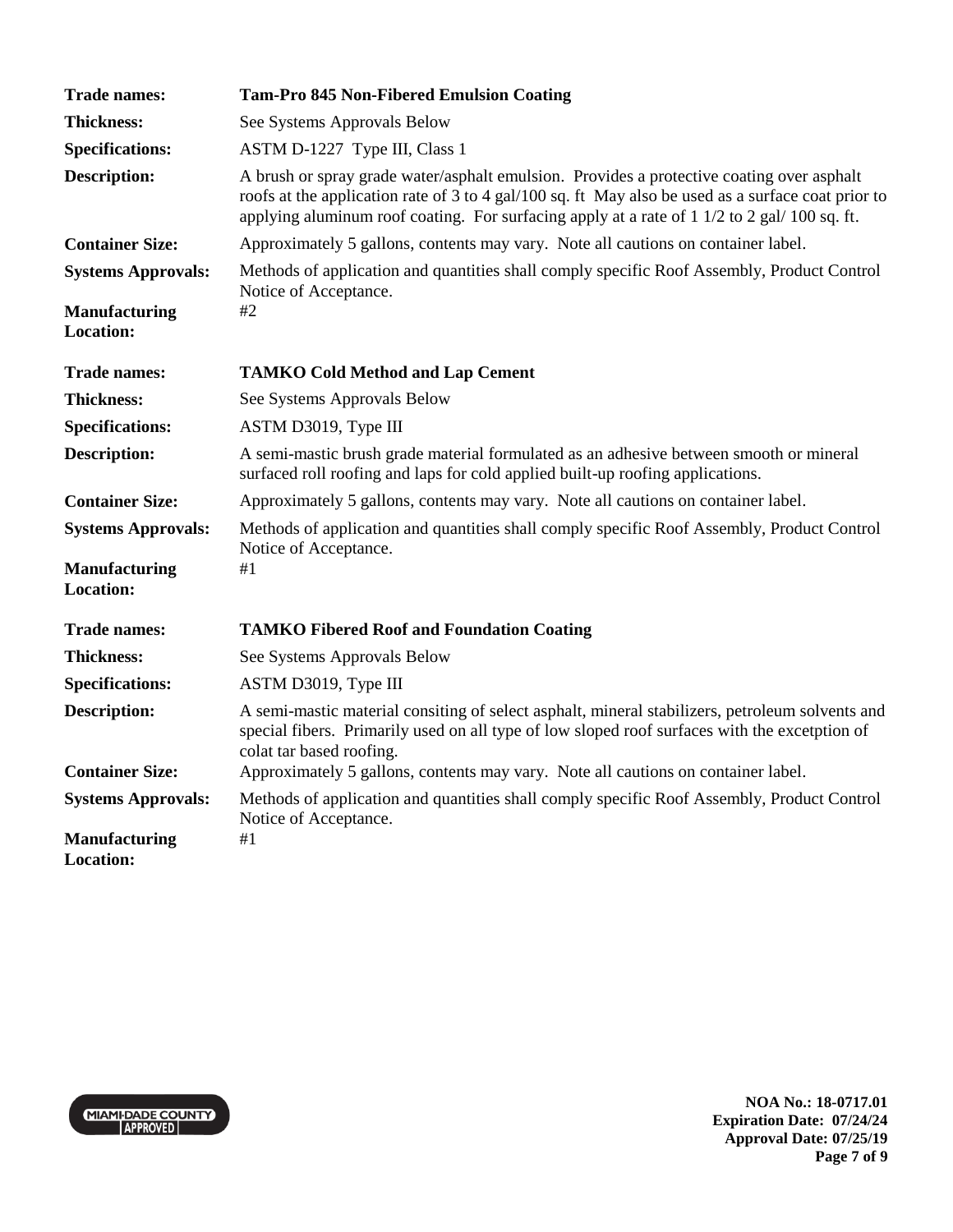| <b>Trade names:</b>                      | <b>TAMKO Fibered Roof Coating</b>                                                                                                                                                                                                                                          |
|------------------------------------------|----------------------------------------------------------------------------------------------------------------------------------------------------------------------------------------------------------------------------------------------------------------------------|
| <b>Thickness:</b>                        | See Systems Approvals Below                                                                                                                                                                                                                                                |
| <b>Specifications:</b>                   | ASTM D4479                                                                                                                                                                                                                                                                 |
| <b>Description:</b>                      | A semi-mastic material consisting of select asphalt mineral stabilizers, petroleum solvents<br>and special fibers. Primarily used on all types of low sloped roof surfaces with the exception<br>of coal tar based roofing. Can be applied with a brush or spray equipment |
| <b>Container Size:</b>                   | Approximately 1 or 5 gallons, contents may vary. Note all cautions on container label.                                                                                                                                                                                     |
| <b>Systems Approvals:</b>                | Methods of application and quantities shall comply specific Roof Assembly, Product Control<br>Notice of Acceptance.                                                                                                                                                        |
| <b>Manufacturing</b><br><b>Location:</b> | #1                                                                                                                                                                                                                                                                         |
| <b>Trade names:</b>                      | <b>TAMKO Plastic Roof Cement</b>                                                                                                                                                                                                                                           |
| <b>Thickness:</b>                        | See Systems Approvals Below                                                                                                                                                                                                                                                |
| <b>Specifications:</b>                   | ASTM D4586                                                                                                                                                                                                                                                                 |
| <b>Description:</b>                      | Multipurpose trowelable asphalt based cement used in new flat roof or reroof constructions to<br>tie off edge srips, gravel guards, etc. Used in shingle application to seal edges or seal down<br>shingles.                                                               |
| <b>Container Size:</b>                   | Approximately 1 or 5 gallons, contents may vary. Note all cautions on container label.                                                                                                                                                                                     |
| <b>Systems Approvals:</b>                | Methods of application and quantities shall comply specific Roof Assembly, Product Control<br>Notice of Acceptance.                                                                                                                                                        |
| <b>Manufacturing</b><br><b>Location:</b> | #1                                                                                                                                                                                                                                                                         |
| <b>Trade names:</b>                      | <b>TAMKO TAM-SEAL Roof Patch Sealant</b>                                                                                                                                                                                                                                   |
| <b>Thickness:</b>                        | See Systems Approvals Below                                                                                                                                                                                                                                                |
| <b>Specifications:</b>                   | ASTM D3019, Type III                                                                                                                                                                                                                                                       |
| <b>Description:</b>                      | A heavy bodied all-weather material formulated from select asphalt, penetrating petroleum<br>solvents and tough reinforcing fibers. Ideal for securing shingles or small projects to seal out<br>moisture.                                                                 |
| <b>Container Size:</b>                   | Approximately 10.5 oz tube, contents may vary. Note all cautions on container label.                                                                                                                                                                                       |
| <b>Systems Approvals:</b>                | Methods of application and quantities shall comply specific Roof Assembly, Product Control<br>Notice of Acceptance.                                                                                                                                                        |
| <b>Manufacturing</b><br><b>Location:</b> | #2                                                                                                                                                                                                                                                                         |



**NOA No.: 18-0717.01 Expiration Date: 07/24/24 Approval Date: 07/25/19 Page 8 of 9**